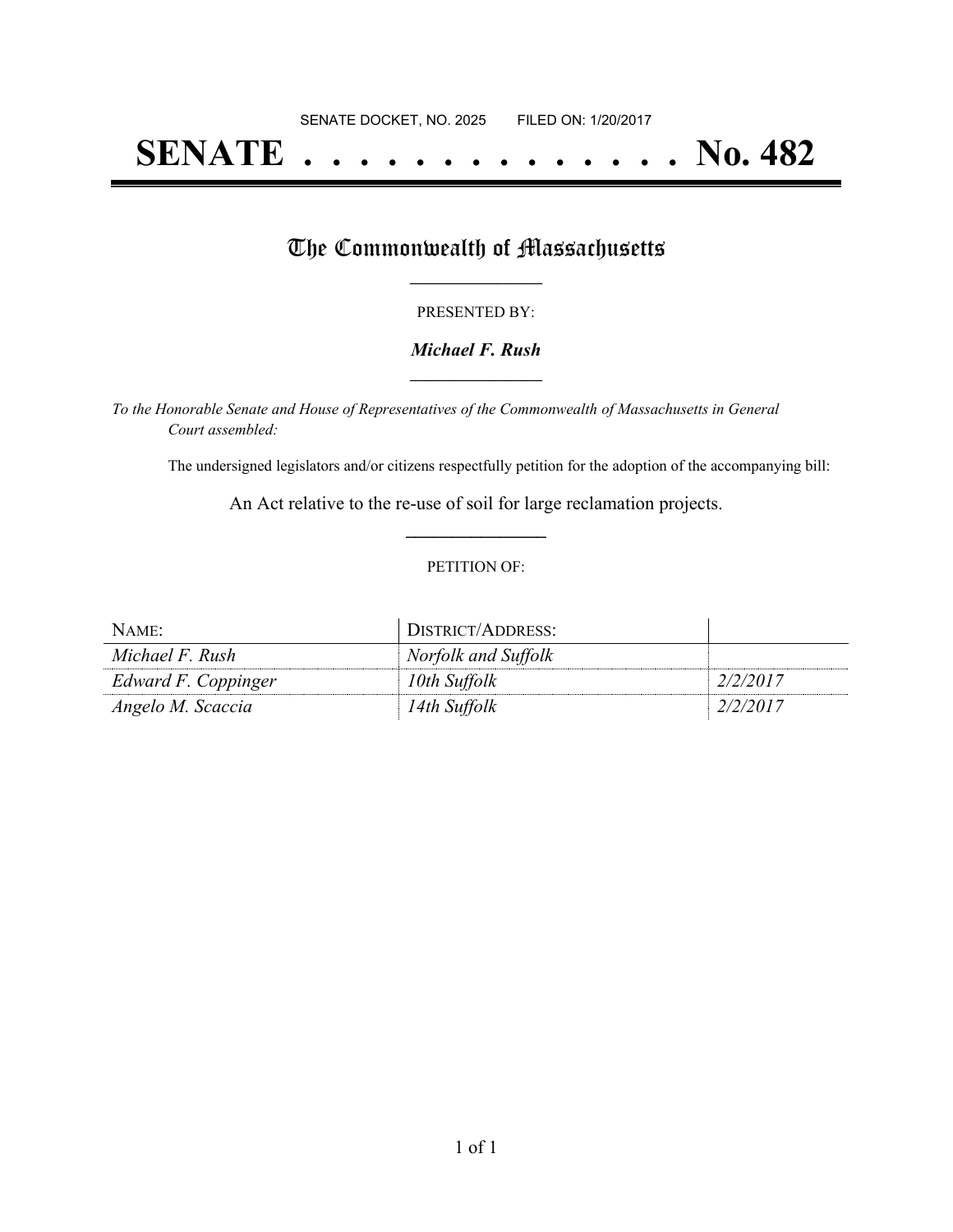## SENATE DOCKET, NO. 2025 FILED ON: 1/20/2017 **SENATE . . . . . . . . . . . . . . No. 482**

By Mr. Rush, a petition (accompanied by bill, Senate, No. 482) of Michael F. Rush, Edward F. Coppinger and Angelo M. Scaccia for legislation relative to the re-use of soil for large reclamation projects. Environment, Natural Resources and Agriculture.

### The Commonwealth of Massachusetts

**In the One Hundred and Ninetieth General Court (2017-2018) \_\_\_\_\_\_\_\_\_\_\_\_\_\_\_**

**\_\_\_\_\_\_\_\_\_\_\_\_\_\_\_**

An Act relative to the re-use of soil for large reclamation projects.

*Whereas,* The deferred operation of this act would tend to defeat its purpose, which is to ensure the reuse of large volumes of soil for the reclamation of sand pits, gravel pits and quarries poses no significant risk of harm to health, safety, public welfare or the environment, therefore, it is hereby declared to be an emergency law, necessary for the immediate preservation of the public safety, health and convenience.

Be it enacted by the Senate and House of Representatives in General Court assembled, and by the authority *of the same, as follows:*

|                | SECTION 1. Chapter 21E of the General Laws, as appearing in the 2014 Official Edition,     |
|----------------|--------------------------------------------------------------------------------------------|
| $\overline{2}$ | is hereby amended by inserting, after Section 22, the following new section:-              |
| 3              | Section 23. (a) As used in this chapter the following words shall, unless the context      |
| $\overline{4}$ | clearly requires otherwise, have the following meanings:-                                  |
| 5              | "Approved Re-use", the use of soil for the reclamation of a quarry, sand pit or gravel pit |
| 6              | under the conditions of this policy;                                                       |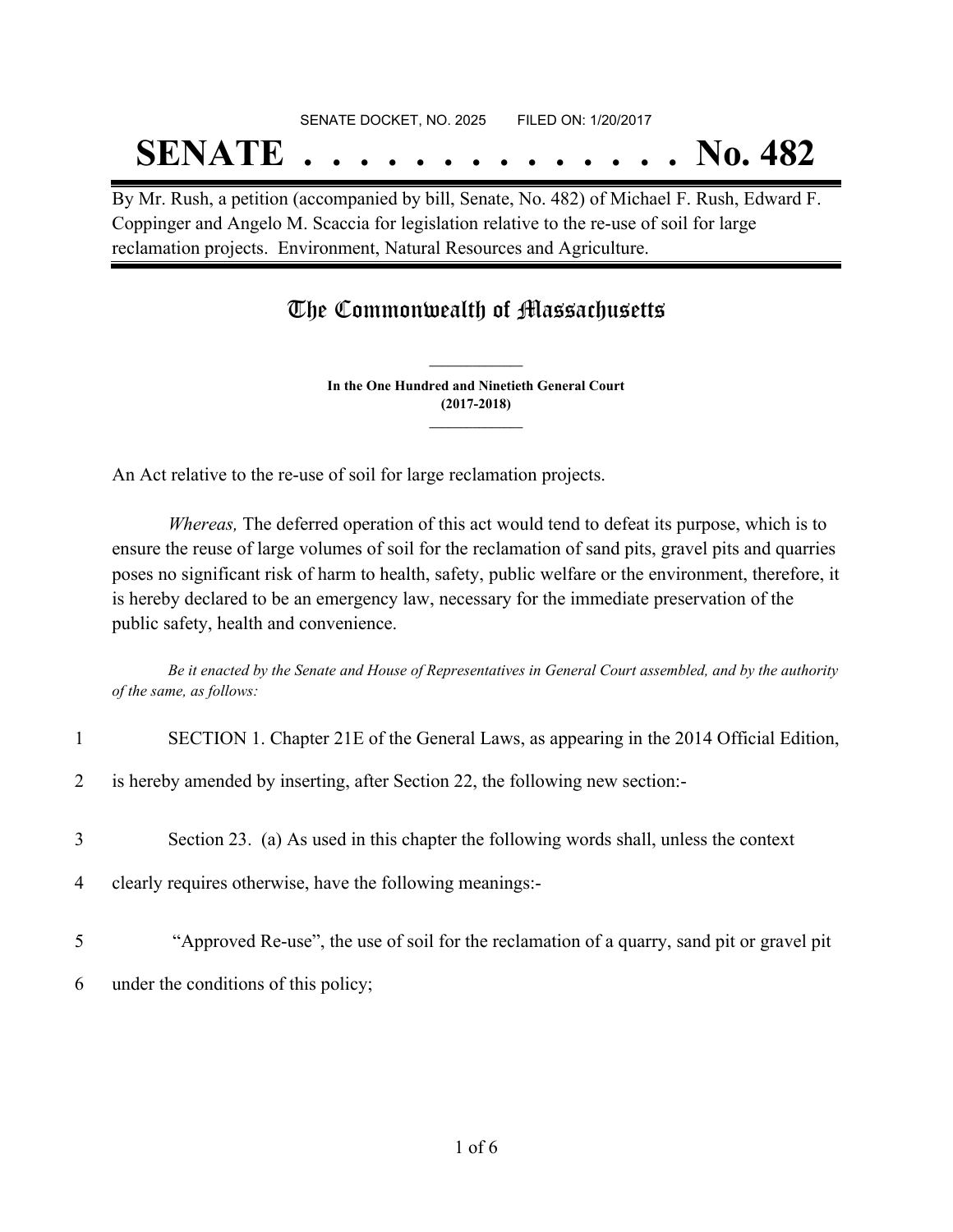| 7     | "Covered project", any quarry, gravel pit, or sand pit reclamation project that receives, or         |
|-------|------------------------------------------------------------------------------------------------------|
| $8\,$ | plans to receive, greater than 100,000 cubic yards of soil for the reclamation or filling of said    |
| 9     | quarry, gravel pit, or sand pit.                                                                     |
| 10    | "Filling operation", the filling of sand pits, gravel pits, and quarries.                            |
| 11    | "Department", the department of environmental protection.                                            |
| 12    | "Hazardous material", material including but not limited to, any material, in whatever               |
| 13    | form, which, because of its quantity, concentration, chemical, corrosive, flammable, reactive,       |
| 14    | toxic, infectious or radioactive characteristics, either separately or in combination with any       |
| 15    | substance or substances, constitutes a present or potential threat to human health, safety, welfare, |
| 16    | or to the environment, when improperly stored, treated, transported, disposed of, used, or           |
| 17    | otherwise managed. The term shall not include oil. The term shall also include all those             |
| 18    | substances which are included under 42 USC Sec. 9601(14), but it is not limited to those             |
| 19    | substances.                                                                                          |
| 20    | "Reportable release", the release of oil or hazardous material into the environment which            |
| 21    | requires notice pursuant to 310 CMR 40.000.                                                          |
| 22    | "Notification Requirements", means the requirements for providing notification to the                |
| 23    | Department:                                                                                          |
| 24    | (i) of releases, and threats of release, of oil and/or hazardous material and Imminent               |
| 25    | Hazards                                                                                              |
| 26    | set forth in 310 CMR 40.0300; and/or                                                                 |
| 27    | (ii) of changes in activities, uses and/or exposures set forth in 310 CMR 40.0020.                   |
|       | $2$ of $6$                                                                                           |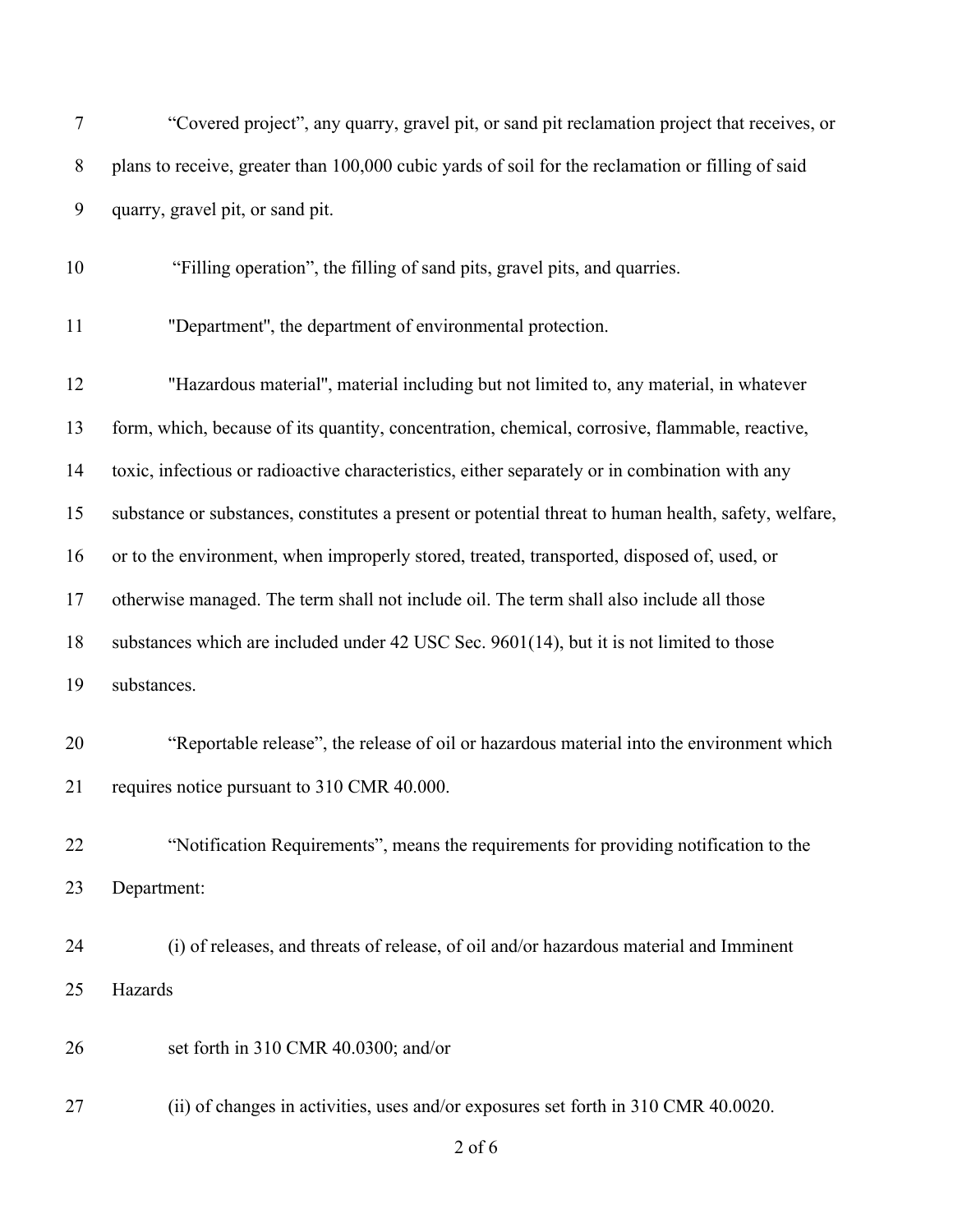| 28 | "Oil", insoluble or partially soluble oils of any kind or origin or in any form, including,           |
|----|-------------------------------------------------------------------------------------------------------|
| 29 | without limitation, crude or fuel oils, lube oil or sludge, asphalt, insoluble or partially insoluble |
| 30 | derivatives of mineral, animal or vegetable oils. The term shall not include waste oil, and shall     |
| 31 | not include those substances which are included in 42 USC Sec. 9601(14).                              |
| 32 | "Release", the placement, dumping, disposing or reuse of soil containing oil or hazardous             |
| 33 | material into the environment, as the term is defined in section 2 of chapter 21E and pursuant to     |
| 34 | 310 CMR 40.000.                                                                                       |
| 35 | "Solid waste" or "waste", means useless, unwanted or discarded solid, liquid or contained             |
| 36 | gaseous material resulting from industrial, commercial, mining, agricultural, municipal or            |
| 37 | household activities that is disposed or is stored, treated, processed or transferred pending such    |
| 38 | disposal, but does not include:                                                                       |
| 39 | (i) hazardous wastes as defined and regulated pursuant to 310 CMR 30.000;                             |
| 40 | (ii) sludge or septage which is land applied in compliance with 310 CMR 32.00;                        |
| 41 | (iii) waste-water treatment facility residuals and sludge ash from either publicly or                 |
| 42 | privately                                                                                             |
| 43 | owned waste-water treatment facilities that treat only sewage and which is treated or                 |
| 44 | disposed at a site regulated pursuant to sections 6 and 7 of chapter 83 or pursuant to                |
| 45 | sections 26 through 53 of chapter 21, unless the waste-water treatment residuals and/or sludge        |
| 46 | ash are co-disposed with solid waste;                                                                 |
| 47 | (iv) septage and sewage as defined and regulated pursuant to sections 26 through 53 of                |
| 48 | chapter 21                                                                                            |

of 6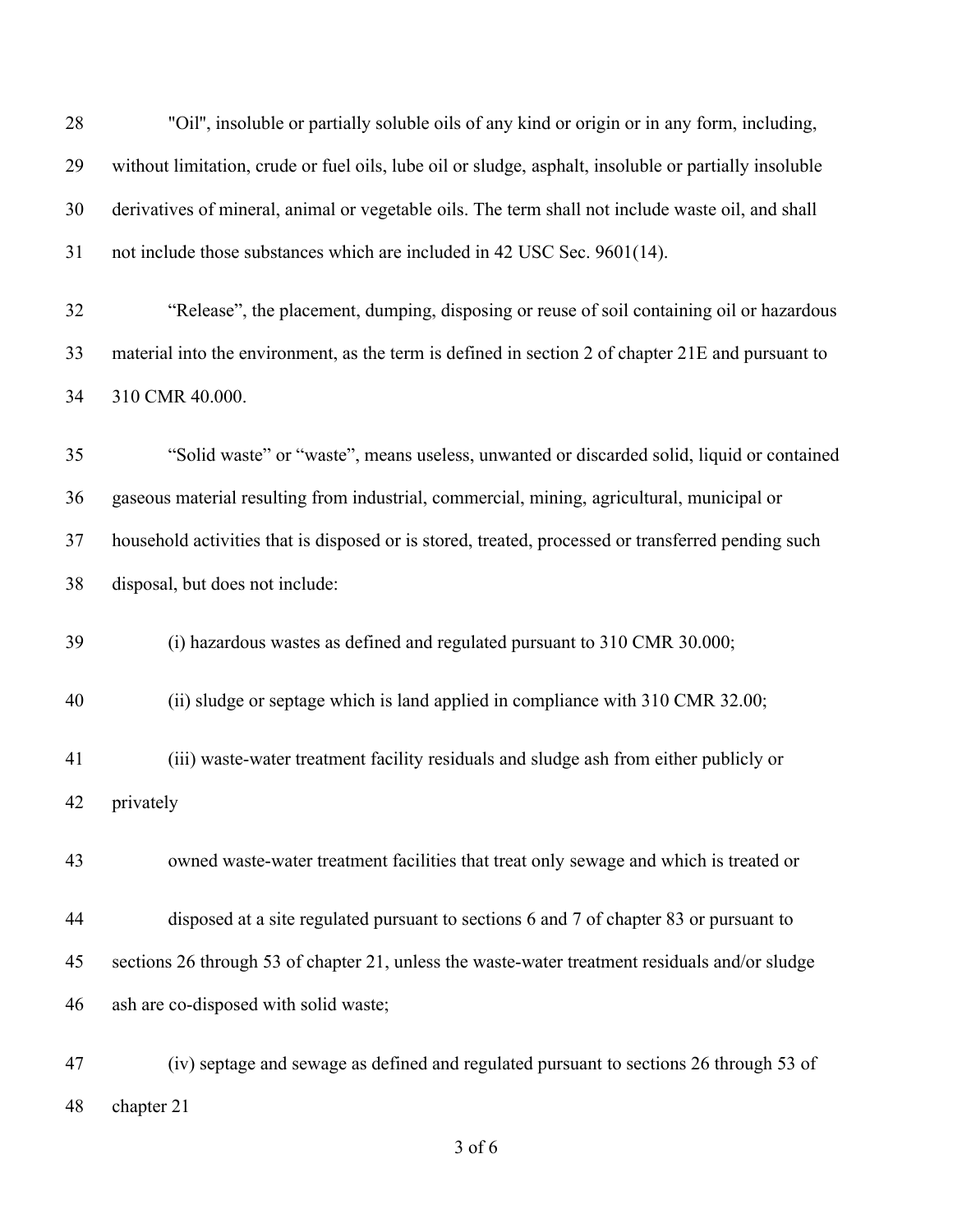| 49 | (v) ash produced from the combustion of coal when reused as prescribed pursuant to             |
|----|------------------------------------------------------------------------------------------------|
| 50 | Section 150A of chapter 111;                                                                   |
| 51 | (vi) solid or dissolved materials in irrigation return flows;                                  |
| 52 | (vii) source, special nuclear or by-product material as defined by the Atomic Energy Act       |
| 53 | of                                                                                             |
| 54 | 1954;                                                                                          |
| 55 | (viii) materials and by-products generated from and reused within an original                  |
| 56 | manufacturing                                                                                  |
| 57 | process;                                                                                       |
| 58 | (ix) materials which are recycled, composted, or converted in compliance with 310 CMR          |
| 59 | 16.03, 16.04 or 16.05; and                                                                     |
| 60 | (x) organic material when handled at a Publicly Owned Treatment Works as defined in            |
| 61 | 314 CMR 12.00 and as approved by the Department pursuant to 314 CMR 12.00.                     |
| 62 | (b) This act shall apply to any quarry, gravel pit, or sand pit reclamation project that       |
| 63 | receives, or plans to receive, greater than 100,000 cubic yards of soil for the reclamation or |
| 64 | filling of said quarry, gravel pit, or sand pit.                                               |
| 65 | (c) The department shall issue a site-specific approval, in the form of an administrative      |
| 66 | consent order, to any filling operation that is a covered project.                             |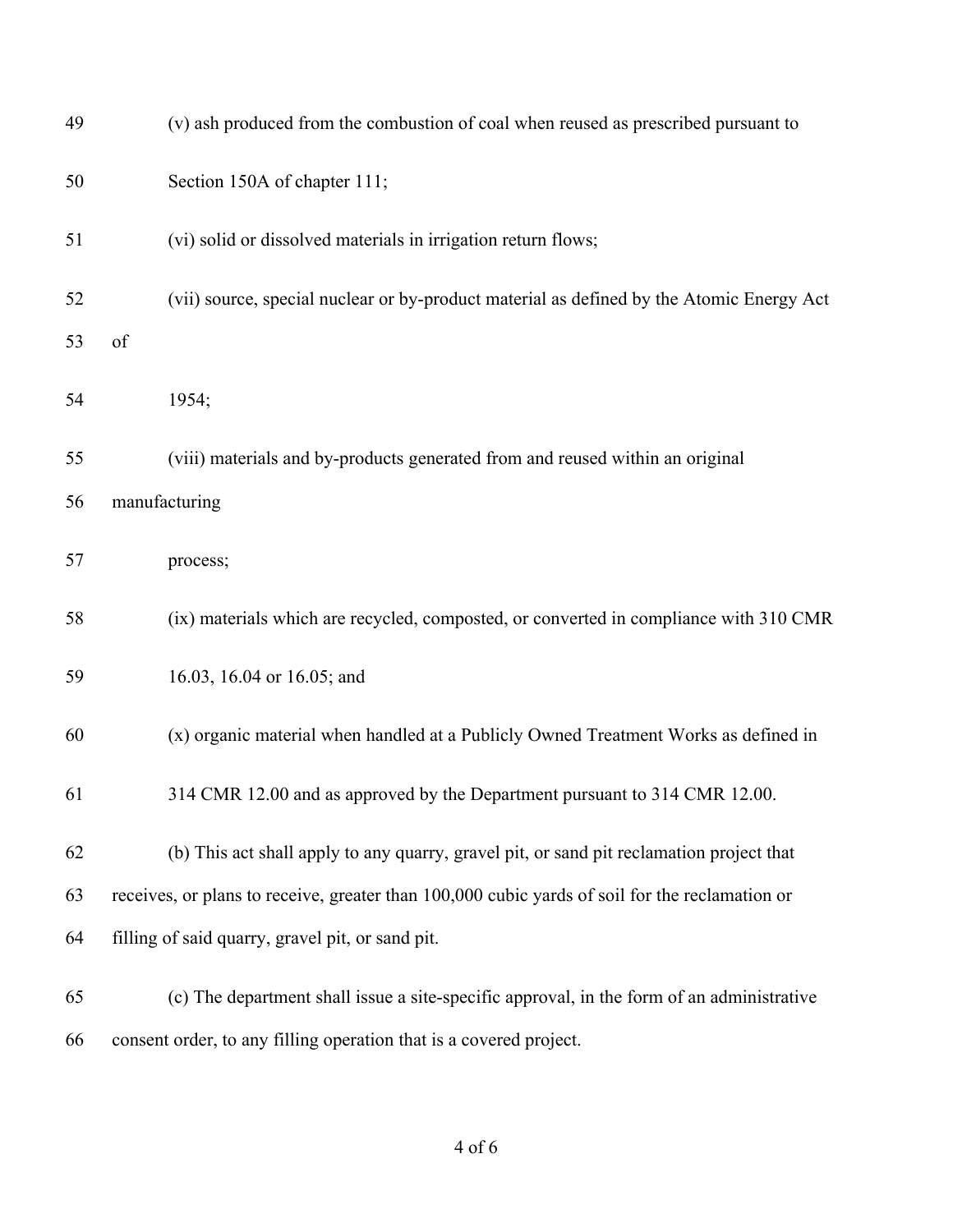The administrative consent order shall include the following: (1) implementation of a detailed soil and fill management plan that specifies how material will be sampled, documented, tracked, transported and managed as well as what materials are permitted and not permitted; (2) detailed plans that specify how material will be managed at the reclamation project to prevent nuisance conditions, such as noise, odor, litter, and dust; (3) a detailed stormwater management plan to prevent impacts to sensitive receptors; (4) detailed wetlands impact provisions, including, as applicable, a requirement to obtain an order of conditions, determination of applicability or other approval or permit to proceed with the project as designed; (5) a plan for communicating with the public and involving interested parties at key points in the implementation of the reclamation project; (6) oversight by a qualified environmental professional and third party inspection program; (7) knowledge of and intention to comply with all applicable laws and regulations; and (8) stipulated penalties for noncompliance with the administrative consent order; (9) certification, signed by an agent of the covered project, that the reuse of large volumes of soil pose no significant risk of harm to health, safety, public welfare, or the environment and would not create new releases or threats of releases of oil or hazardous materials.

 (d) To be eligible for department approval, soil accepted by a covered project for use in a filling operation shall not contain more than de minimus quantities of solid waste. The placement, dumping, disposing or reuse of soil containing oil or hazardous material into the environment shall constitute a release. Such dumping, disposing, or unapproved re-use of soil is a reportable release requiring assessment and remediation.

 (e) Filling operations conducted without the approval of the department shall be subject to department enforcement for violations of rules governing solid waste management and oil or hazardous material release pursuant to department regulations.

of 6